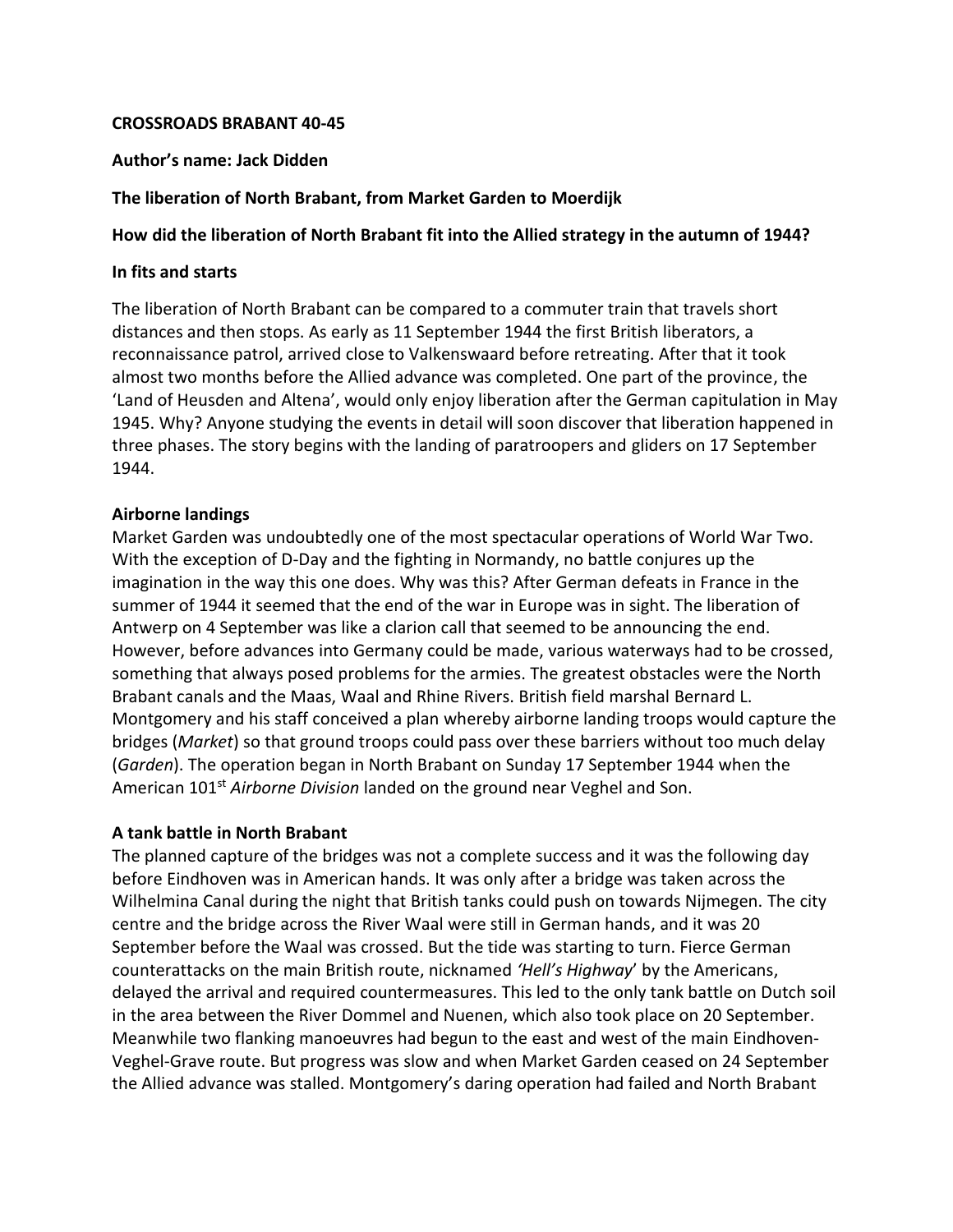was divided by a long corridor of liberated territory. The flanking manoeuvres were stopped in the middle of the Kempen region and north of Overloon. The first phase was over.

# **Bungling in the side lines**

After the failure of Market Garden, Montgomery once again had to reflect on his next strategy. The British field marshal did not realise that the situation had changed and that momentum had been lost. He also ignored the fact that the main part of the German 15<sup>th</sup> Army (general Erich von Zangen) had meanwhile arrived in Central and West Brabant. Montgomery still wanted to enter Germany with his main forces from Nijmegen. At the same time the First Canadian Army unit was to advance from the south via Tilburg to 's-Hertogenbosch in order to drive back the German troops in North Brabant to the area above the main rivers. To make this possible the sections at the front were divided up again. The Peel area was assigned to the Americans, the idea being to drive the enemy away beyond the River Maas. Montgomery's plan quickly became a blunder and both operations failed. The advance to Tilburg, in which the Polish also took part, was intercepted at Goirle by the 'fire brigade' of the 15<sup>th</sup> Army, the '*Kampfgruppe Chill'*. An attempt near Woensdrecht to force a breakthrough towards South Beveland and Walcheren also met a bloody end by the same *Kampfgruppe* which had regrouped extremely quickly. Meanwhile, the Americans at Overloon in the Peel had been fighting in vain against well entrenched German troops. The British took control again and the new attack started on 12 October. Overloon was liberated and the British began to get back up to speed. A few days later and completely unexpectedly, came the order to abandon the operation. What was happening?

# **Because of Antwerp**

The strategically important port of Antwerp had been in Allied hands since the beginning of September. In reality, it could not be used as long as the enemy still had control over the regions of Walcheren and *Zeeuws-Vlaanderen* (Dutch Flanders) and over the access points. The Allied supreme command waited impatiently for the moment that the Germans would be driven out. Montgomery had assumed that the Canadians would purge North Brabant and force entry into Walcheren, while he continued to concentrate on Germany. That turned out to be a misconception. By the middle of October, patience at the top was exhausted and Montgomery was called to order by his superior, the American general Dwight D. Eisenhower. Now things changed course and everything focussed on liberating the access routes to Antwerp. Montgomery's new directive meant that the Canadian Army had to advance north (operation *Suitcase*), towards the Hollands Diep waterway, while the British advanced through 's-Hertogenbosch towards the same destination (operation *Pheasant*). The Canadians were temporarily reinforced by an extra American infantry division to speed the whole thing up. Both operations continued in fits and starts, but the outcome was clear from the start. Bergen op Zoom and 's-Hertogenbosch were pivotal points, so German occupation was at its strongest there. Meanwhile Von Zangen - against Hitler's express orders - had been planning the retreat for some time and his troops managed to move back behind the Maas and the Hollands Diep with relatively small losses. The British, Poles, Canadians and Americans arrived there at the beginning of November, and North Brabant was liberated. Only the Land of Heusden and Altena remained under German occupation. That was a logical result of this decision, as the operations